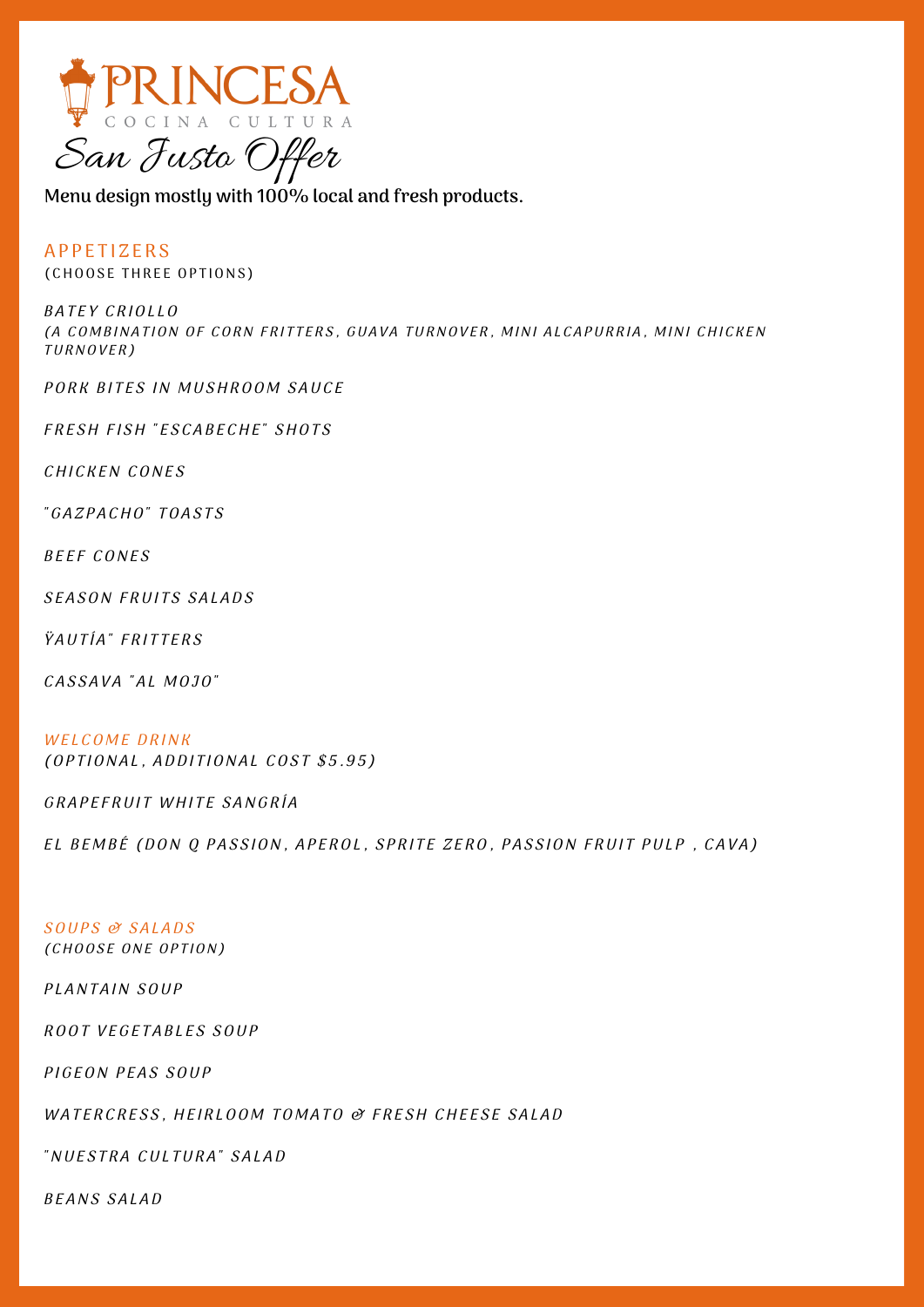

#### MAIN DISH (CHOOSE TWO OPTIONS TO BE SERVED AS A DUO)

CHICKEN BREAST STUFFED WITH CASSAVA MASH AND GUAVA-RUM SAUCE

LOCAL FRESH FISH FILET WITH SWEET CHILI PEPPER SAUCE

LOCAL SMOKED PORK MEAT

F IRE ROA S T ED RI B E Y E (Additional Cost \$4.95)

PORK TENDERLOIN WITH GREEN MOJO

ALL DISHES ARE SERVED WITH SAUTÉED VEGETABLES

## **SIDES**

(CHOOSE ONE)

PRINCESA'S RICE (ONION, TRI-COLOR PEPPERS, HAM, BACON, SWEET PLANTAIN)

ONION RICE

" MAMPOSTEAO" RICE

PIGEON PEAS RICE

TUBER MASH

**DESSERTS** (CHOOSE ONE)

CHEESE, COCONUT OR VANILLA CARAMEL CUSTARD

CANDIED PAPAYA & FRESH CHEESE

TRES LECHES

UNLIMITED DRINKS SODAS, WATER AND VIRGIN PIÑA COLADA

COST PER PERSON 44.95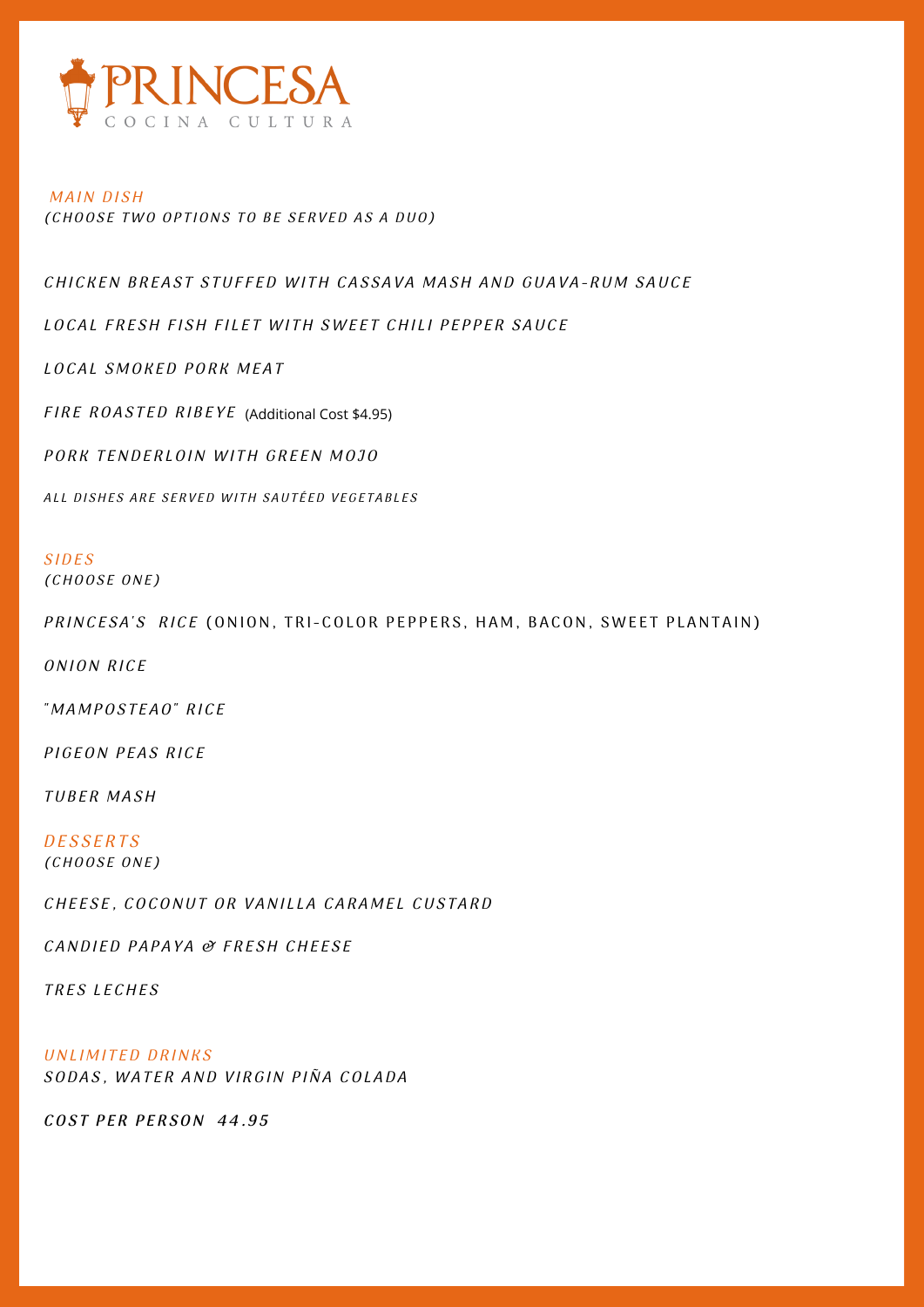

# ALCOHOLIC BEVERAGES

OPEN BARS APPLY TO ALL INVITES AGE 18+

 $OPTION # 1$ "OPEN BAR FOR 4 HOURS, WITH RUMS OF PUERTO RICO" DON O CRISTAL, DON O FLAVORS, DON O AÑEJO, BARRILITO DOS ESTRELLAS, BACARDI,  $$24.95$  P/P

### $OPTION \# 2$ INCLUDES OPTION  $1+$ "OPEN BAR" FOR 4 HOURS: MEDALLA, DEWAR'S WHITE LABEL, ABSOLUT, BEEFEATER, FELIPE II, WINES: RED AND WHITE

 $$34.95 P/P$ 

## $OPTION # 3 PREMIUM SPIRITS$ INCLUDES OPCION #1 + "OPEN BAR" FOR 4 HOURS:

MICHELOB, MEDALLA, BACARDI 8, CALICHE RUM, DEWAR'S 12, WOODFORD RESERVE, TITO'S VODKA, KETEL ONE, BOMBAY SAPPHIRE, HENNESSY VS, WINES: RED, WHITE, SPARKLING.

 $$38.95 P/P$ 

 $OPTION \# 4$ 

(BY THE BOTTLE - 750ML.) DON Q CRISTAL \$40.00 DON Q LIMON \$45.00 BACARDI \$40.00 BACARDI LIMON \$45.00, RON CALICHE \$80.00 DEWAR'S WHITE LABEL \$70.00, CUTTY SARK \$65.00 BLACK LABEL \$95.00 FINLANDIA \$50.00, ABSOLUT \$55.00 TITO'S VODKA \$75.00, GREY GOOSE \$95.00 BEEFEATER \$60.00, PATRÓN SILVER \$95.00

 $OPTION \# 5$ 

CORKAGE: THE PRICE TO BE CHARGED FOR THE CORKAGE OF EVERY BOTTLE OF LIQUOR BROUGHT, IS HALF THE SALE PRICE IN OPTION # 4, INCLUDES THE MIXTURES. WINE CORK AGE \$ 1 5 .00 C/U

BOTTLE BEER BY THE CASE:

MICHELOB \$80.00, MEDALLA, \$70.00, COORS, \$80.00, HEINEKEN Y HEINEKEN LIGHT \$ 90.00

\*WINES, SANGRÍA JAR OR SPARKLING WINES STARTING \$25.00 THE BOTTLE. \* ACQUA PANNA 1L (BOTTLED STILL WATER) OR SAN PELLEGRINO 1L (BOTTLED SPARKLING WATER), \$5.00 THE BOTTLE.